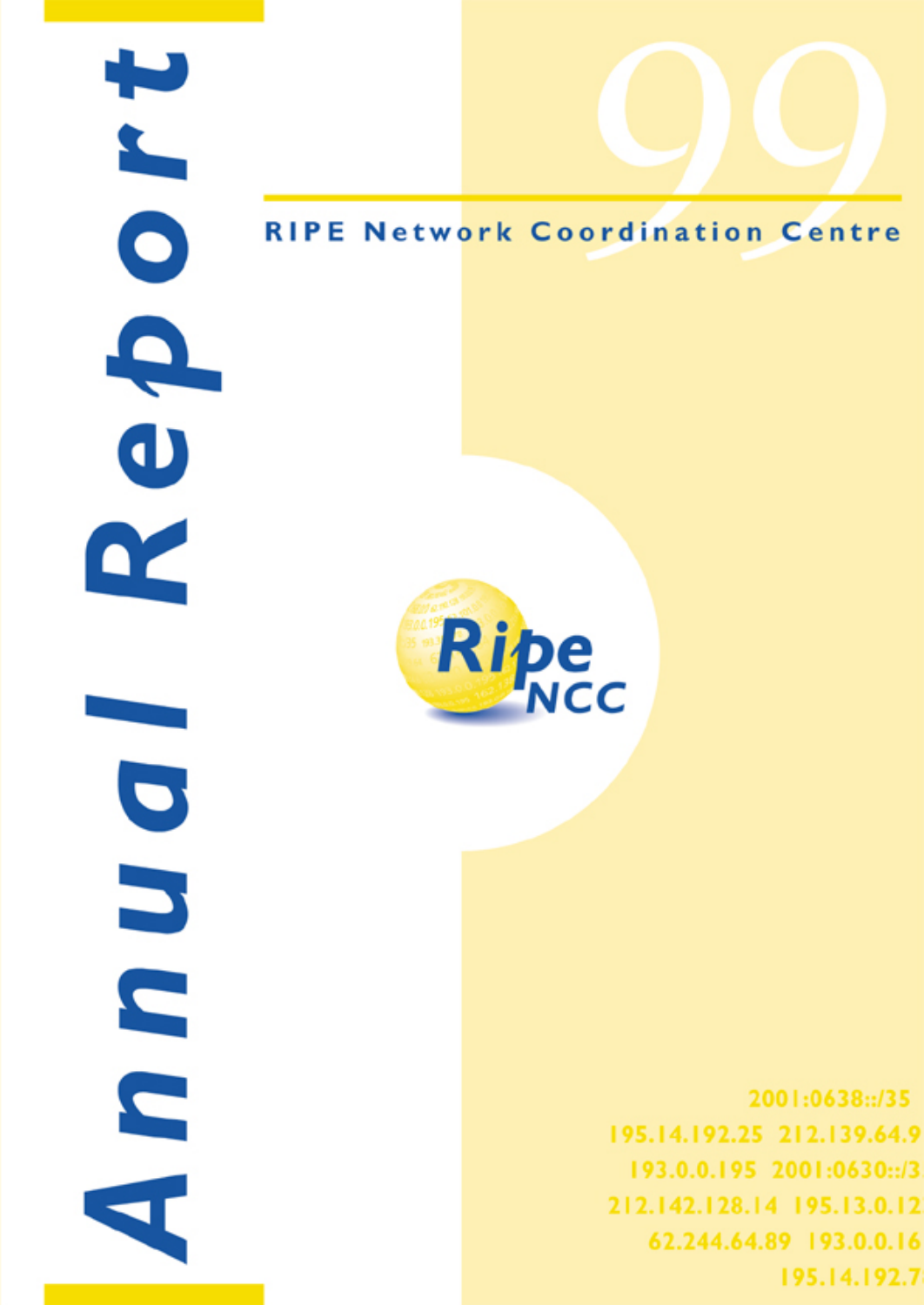# **Contents**

|                                         | $\overline{2}$ |
|-----------------------------------------|----------------|
|                                         |                |
| 3. RIPE NCC Information and Overview  4 |                |
|                                         |                |
|                                         |                |
|                                         |                |
|                                         |                |
|                                         |                |
|                                         |                |
| 12                                      |                |
| 13                                      |                |
|                                         |                |



© RIPE NCC 2000 All rights reserved

RIPE NCC Singel 258 1016 AB Amsterdam The Netherlands Tel.: +31 20 535 4444 Fax. +31 20 535 4445

The 1999 Annual Report can be found at: http://www.ripe.net/ripe/docs/ripe-207.html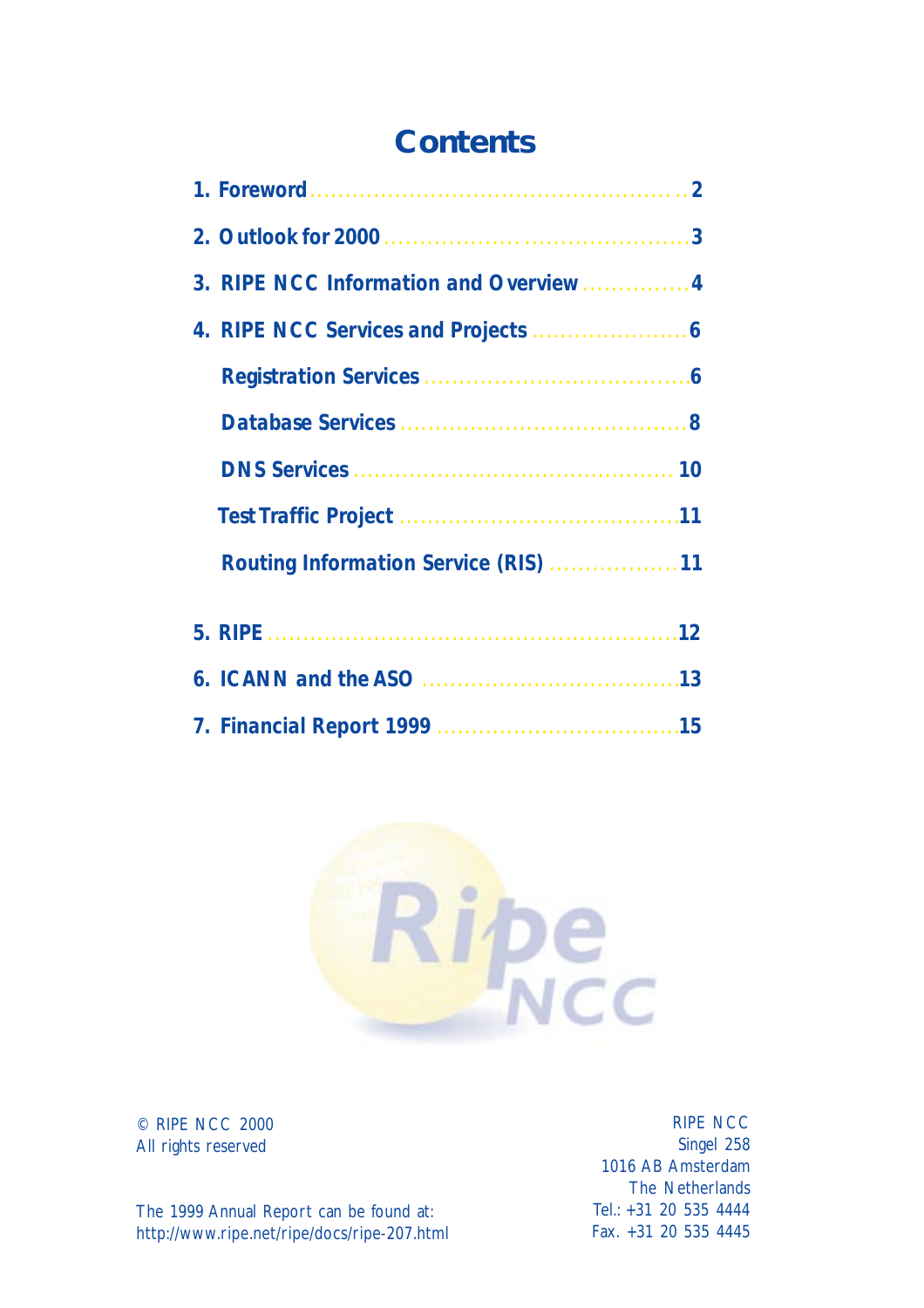## *1. Foreword*

The RIPE Network Coordination Centre (RIPE NCC) started operation as the first Regional Internet Registry (RIR) in the world in April 1992 and was incorporated as a not-for-profit association in November 1997. Under Daniel Karrenberg's leadership the RIPE NCC grew from three people in 1992 to 59 staff representing 20 nationalities in 1999. At the same time the number of Local Internet Registries (LIR) supported by the RIPE NCC increased from 26 to just under 1,700 in 1999. After more than seven years of service, Daniel has stepped down as General Manager of the RIPE NCC for personal reasons. During these years the RIPE NCC was a showcase to the world. Neutrality and impartiality in its operations, an international composition of staff and service orientation were among the guiding principles in the development of the RIPE NCC. We are very happy that Daniel is still with us as Chief Scientist and I would like to use this opportunity to thank him and his staff for bringing the RIPE NCC to where it is today. Axel Pawlik has been appointed as the new Managing Director of the RIPE NCC and we are confident that he will develop the RIPE NCC even further.

In addition to the changes internally, the RIPE NCC has experienced many changes externally. During 1999 major steps were taken in the process to formalise the Internet administration on the basis of self-governance. The Internet Corporation for Assigned Names and Numbers (ICANN) and the three RIRs signed a Memorandum of Understanding (MoU) to create the Address Supporting Organisation (ASO). The RIRs are the members of the ASO. Policy will be developed within the existing open processes in the regions. As such, the open forum RIPE is also fully integrated in the ASO. The selection of the regional representatives for the Address Council is organised within the open processes of RIPE. From the RIPE NCC service region three persons were appointed as members of the Address Council: Sabine Jaume, Hans Petter Holen and Wilfried Wöber. Finally, Rob Blokzijl was appointed as member of the ICANN Board.

Many thanks to the three RIRs and all organisations and individuals who participated in this process. We have secured a clear and qualified presence from the RIPE NCC service region in the ICANN governance structure and now have a good basis from which to participate in its further evolution.

Kees Neggers

Chairman of the Board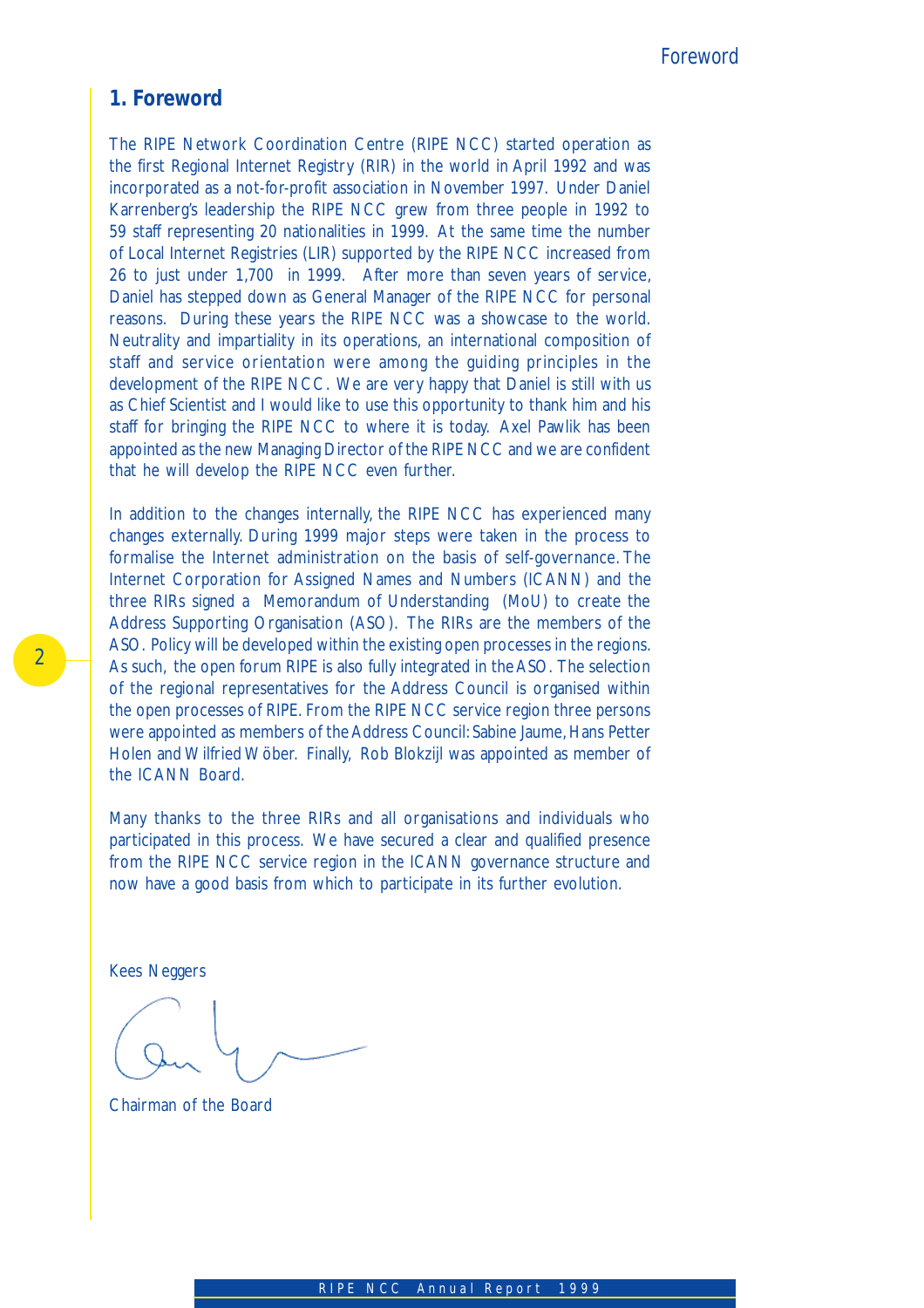## *2. Outlook for 2000*

2000 will mark eight years since the idea of the RIPE NCC was realised. During these years one factor has remained stable: exponential growth. The RIPE NCC anticipates even more new and exciting developments, including greater penetration of the Internet into daily life, the increasing deployment of "alwayson" Internet access and the introduction of new mobile Internet services. These new applications will also demand continued flexibility; a key challenge this year will be to identify these needs and integrate them into the well established RIPE and RIPE NCC framework.

The RIPE NCC will rise to the challenge and is already preparing a carefully planned expansion of facilities and staff to accommodate the growing demand. Particular attention will, as always, be given to registration services as they are the backbone of the RIPE NCC operations.

At the Annual General Meeting held on 19 October 1999 in Amsterdam, the RIPE NCC Activities and Expenditure Plan 2000 was unanimously approved by the membership. Based on this plan, the RIPE NCC will continue to develop new activities and services that are requested by the membership and the RIPE community and that require co-ordination in the common framework of the association. During 2000, the Test Traffic Project will be transformed into a service that will be charged as a membership service in 2001. The Routing Information Service will be launched and more focus will be placed on the routing registry consistency. It is planned to investigate how to support the deployment of secure DNS. New training courses geared towards the more experienced LIRs will be developed to supplement the popular LIR training courses currently offered.

In the area of Internet governance the RIPE NCC has seen the ICANN setup near completion. With the ICANN Address Supporting Organisation now in place, the Regional Internet Registries are committed to support its work. It is in this spirit that the RIPE NCC will organise the ASO open meeting in 2000, taking place after the RIPE 36 meeting in Budapest. During the coming year the RIPE NCC will continue to monitor and play an influential role in ICANN activities.

The year will see the RIPE NCC focus on strengthening existing ties and fostering relations with new and non-traditional players. As advised by the RIPE NCC Executive Board and membership, the RIPE NCC will create the position of "External Relations" to take on this demanding task.

The RIPE NCC strongly continues to support the efforts of emerging RIRs in all areas, while carefully respecting the autonomy and authority of local communities.

We look forward to another year full of challenges that the RIPE NCC will tackle together with the other RIRs and its partners in the industry.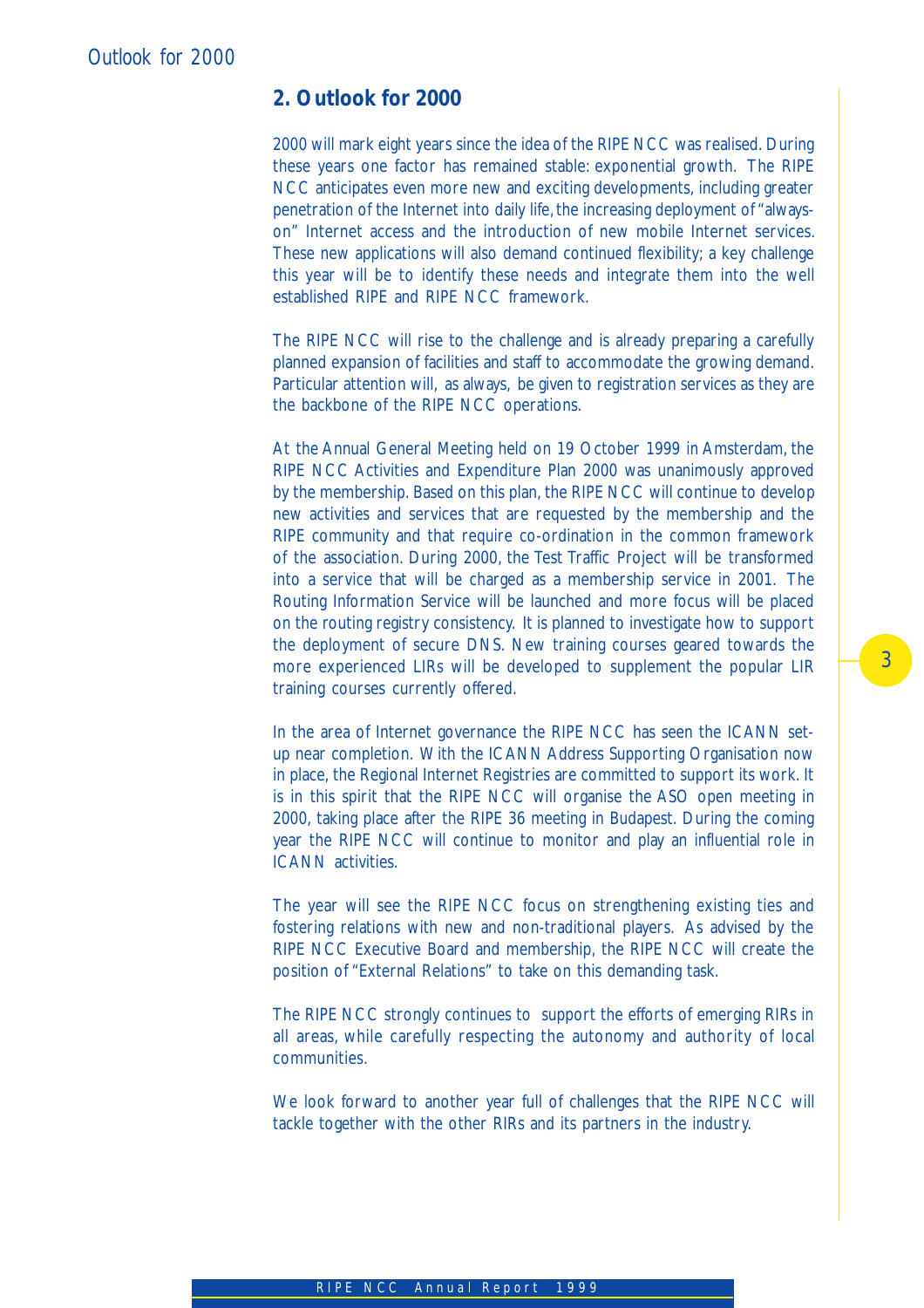## *3. RIPE NCC Information and Overview*

The RIPE Network Coordination Centre is an association of 1,696 members, primarily comprised of Internet Service Providers (ISP), representing 109 countries in its service region. The RIPE NCC services and co-ordination activities support the operation of the Internet infrastructure. The infrastructure itself however, is not operated by the RIPE NCC; this falls within the realm of the activities of its membership, among others.

The mission of the RIPE NCC is to perform activities for the benefit of the membership; primarily activities that the members need to organise as a group, although they may be competing with each other in other areas. While an activity may result in services being provided to an individual member, performing the activity as a whole must benefit the RIPE NCC membership as a group. Membership is open to anyone using the RIPE NCC services.

As the Internet grew, a need for a bottom-up industry self-regulatory entity for operational co-ordination was identified. The RIPE NCC emerged from RIPE (section 5) and started operations in April 1992. Since 1 January 1998, the RIPE NCC has been operating as a not-for-profit association. 1999 marks the second year of independent operation for the association. RIPE however, continues to play an influential role in the further development and formalisation of Internet administration in the RIPE NCC service region.

The RIPE NCC is one of three existing Regional Internet Registries and its service region incorporates Europe, The Middle East, Central Asia and African countries located north of the equator (see map - p.5). The other RIRs are APNIC, serving the Asia Pacific Region, and ARIN, serving North and South America, the Caribbean and African countries located south of the equator. The RIPE NCC's organisational structure consists of:

- Members, who vote on issues during the Annual General Meeting and provide general input through participation at open RIPE meetings
- An Executive Board, appointed by the RIPE NCC membership
- **RIPE NCC staff**

The RIPE NCC Executive Board was formed in November 1997 prior to RIPE NCC's establishment as an independent association. The Executive Board includes persons with expertise in the Internet community and represents the various interests of the members and the RIPE NCC service region as a whole. The RIPE NCC Executive Board members in 1999 were: Keith Mitchell (Chairman - until November), Kees Neggers (Chairman - since November 1999), Wim Vink (Treasurer), Mike Norris (Secretary), Frode Greisen (ASO Liaison) and Nigel Titley (since October 1999).

The activities and services of the RIPE NCC are defined, performed, discussed and evaluated in an open manner. New activities are mainly suggested by the RIPE community and results of activities are made available to the public. Budgets as well as actual income and expenditures are published. All data submitted by its members, however, are kept in strict confidence.

 **Top Ten New LIRs Per Country 1999 \***



*\* This graph shows the countries in the RIPE NCC Service Region with the highest growth in new members.*

*APNIC: http://www.apnic.net ARIN: http://www.arin.net*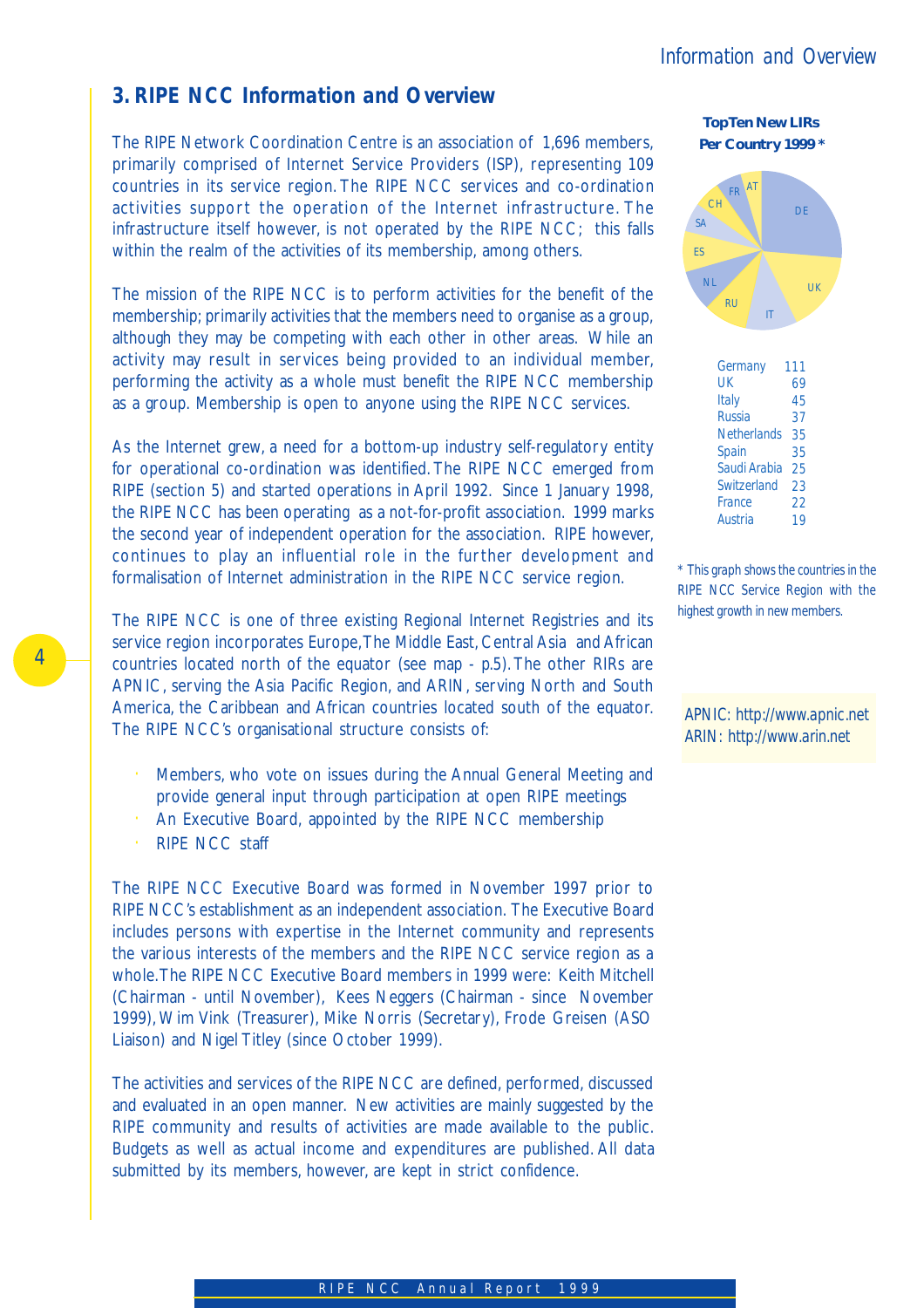One of the core activities of the RIPE NCC is to act as the Regional Internet Registry in its service region. The most prominent services are the assignment and allocation of IP address space, inter-domain routing identifiers (currently BGP autonomous system numbers) and the management of reverse domain name space (currently in-addr.arpa and ipv6.int). These areas of activity also include auditing and quality control of IP requests, training of LIRs and producing the documentation related to registration activities. The services provided ensure the fair distribution of global Internet resources required for the stable and reliable operation of the Internet.

The RIPE NCC also provides services for the benefit of the Internet community at large, including development and maintenance of the RIPE database. The database provides information about address space, domain objects, routing policy and contact information. Other activities include the administrative support for the RIPE community and the research and co-ordination of new projects. All activities and projects are described in the annual activity plan and budget that are approved by the membership. The RIPE NCC Activities & Expenditure 1999 can be found at:

#### *http://www.ripe.net/ripe/docs/ripe-186.html*

|  |  | In all of its activities the RIPE NCC observes strict neutrality and impartiality |  |  |  |
|--|--|-----------------------------------------------------------------------------------|--|--|--|
|  |  | with respect to individual members. In particular it refrains from activities     |  |  |  |
|  |  | that are clearly in the domain of the ISPs themselves.                            |  |  |  |

The RIPE NCC currently provides services for members in 83 countries. The map below depicts the three Regional Internet Registry regions. A detailed map of the RIR service regions can be found at:

#### *http://www.ripe.net/region-maps*

**RIR Service Regions**



#### **RIPE NCC Actual and Projected Membership**

|              | 1998   | 1999  | 2000             |
|--------------|--------|-------|------------------|
|              | Actual |       | Actual Projected |
| Small        | 935    | 1,257 | 1,800            |
| Medium       | 253    | 346   | 285              |
| Large        | 75     | 93    | 85               |
| <b>Total</b> | 1,263  | 1,696 | 2,170            |

*\* The projection is as of September 1999*

At the end of 1999 the RIPE NCC membership consisted of 1,696 Local Internet Registries (LIRs). In 1999, 433 new members joined the RIPE NCC. Countries in the RIPE NCC region that experienced the highest growth in new members were: Germany, United Kingdom, Italy, Russia, The Netherlands, Spain, Saudi Arabia and Switzerland. The chart (left) illustrates the actual membership figures of small, medium and large LIRs for the past two years as well as the projected membership for 2000. More information about the RIPE NCC is available at:

*http://www.ripe.net/*



*\* Countries are shown as found in the ISO 3166 code list*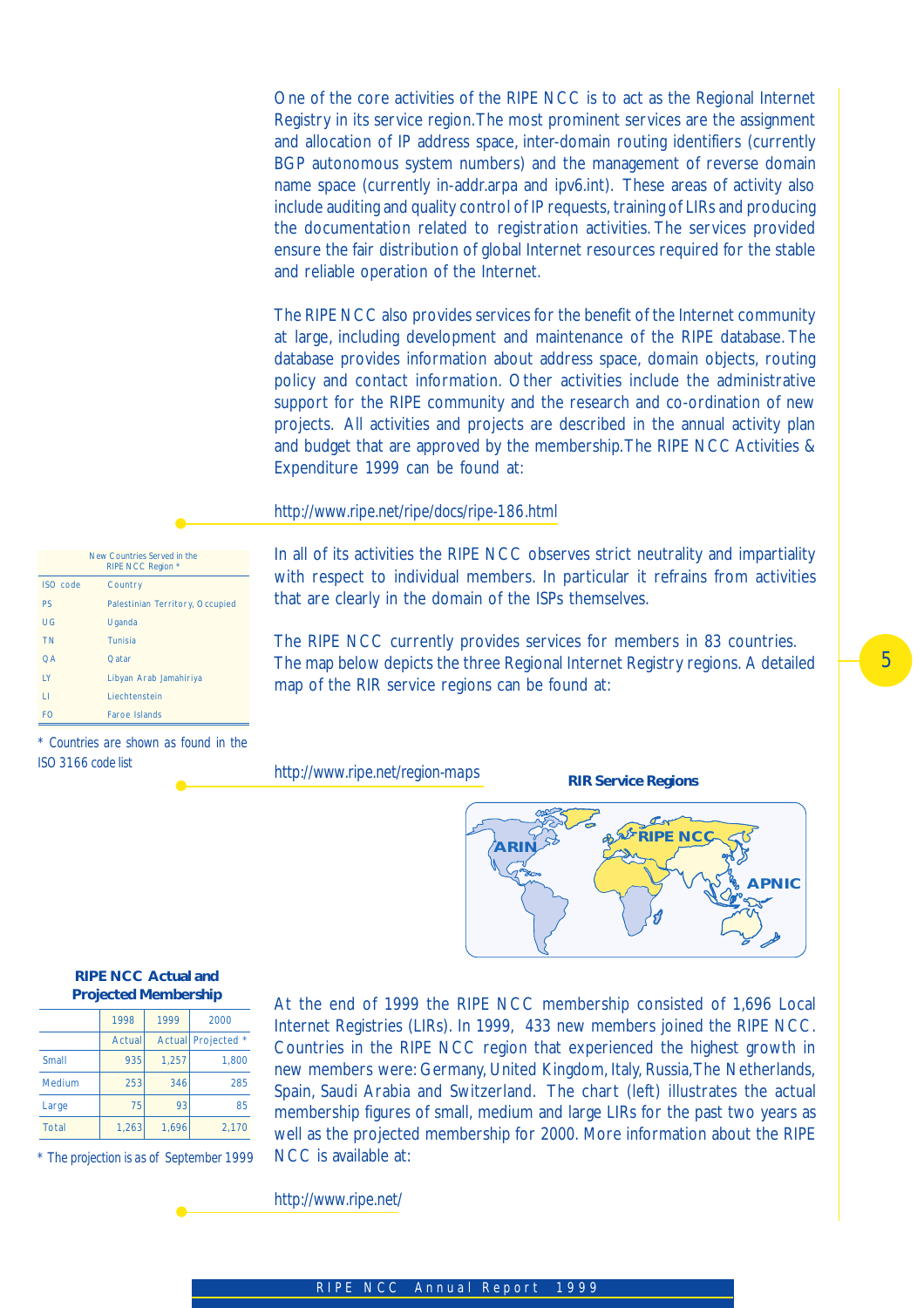## *4. RIPE NCC Services and Projects*

The RIPE NCC is committed to providing high quality services and support to its members and the RIPE community. Input and feedback are therefore essential.

A member survey was conducted through an online questionnaire at the end of 1998 by the RIPE NCC. The results of the survey were published both online and at the RIPE 32 meeting in January 1999, highlighting key areas of attention and providing valuable input for the RIPE NCC to consider in its ongoing operations and future planning.

The outcome has led to several improvements and modifications to services and projects during the 1999 operating period. Possibly the most visible change occurred with the restructuring of the RIPE NCC Website with emphasis placed on better navigation, improved information architecture and a clear definition of the activities of the RIPE NCC and RIPE. Improvements and achievements in services and projects are outlined further in this section.

## *Registration Services*

As a Regional Internet Registry, one of the main activities of the RIPE NCC is to provide registration services to its members. The overall goal of this activity is to provide fair, impartial and stable distribution of Internet numbers, particularly IP address space and Autonomous System numbers in the RIPE NCC service region.

The tasks performed also include training, auditing and quality control necessary to ensure fair and expedient distribution of the resources. These criteria are further applied when members, acting as LIRs, provide registration services to their customers.



## In the past year, the RIPE NCC has allocated circa 15,400,000 addresses. A total of 16,092 requests were processed.

In the auditing activity, 191 LIRs were audited to ensure compliance with the address assignment and allocation policies and procedures. For further

## 6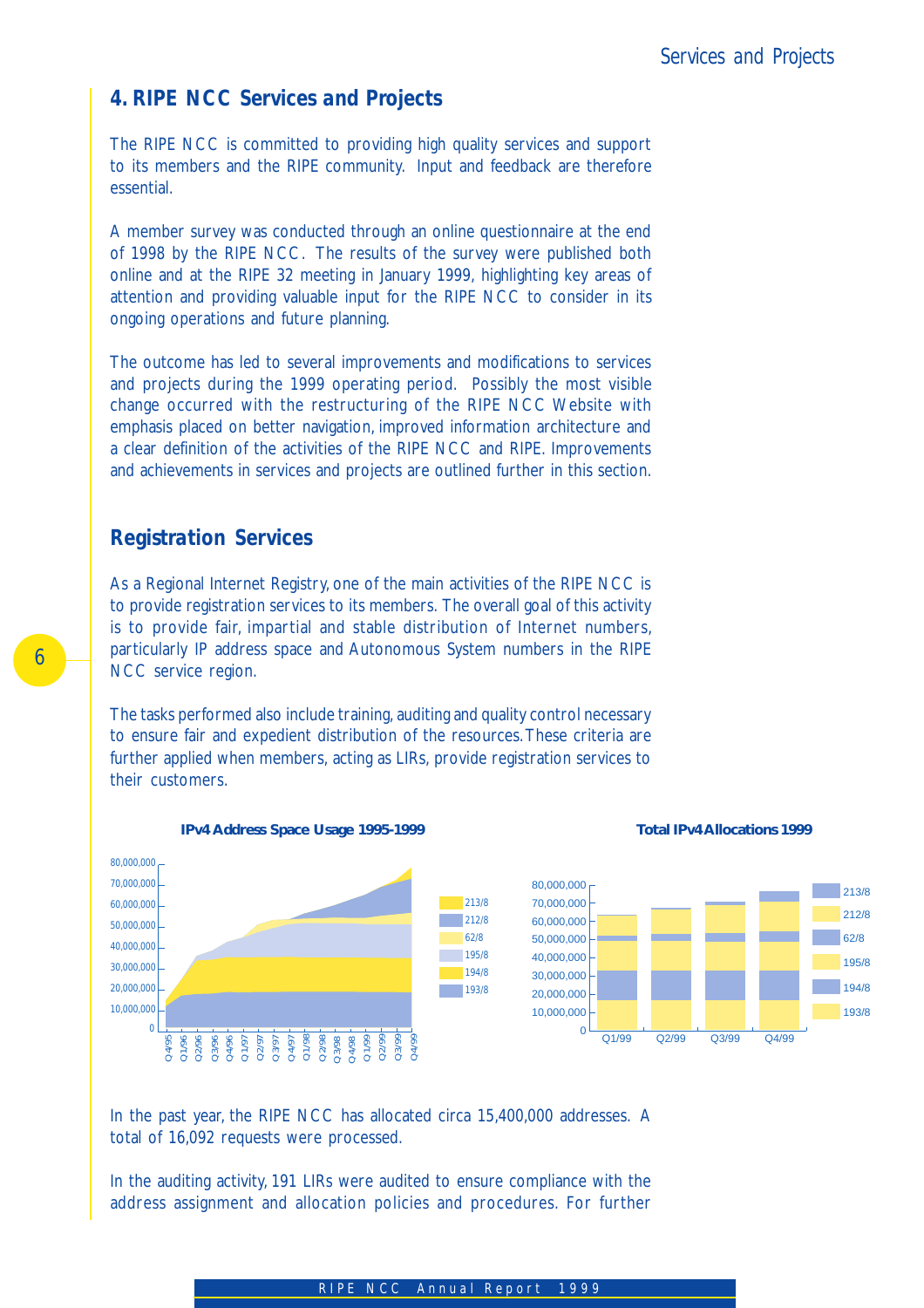information about the audit activity please refer to the RIPE NCC Consistency & Auditing Activity document at:

*http://www.ripe.net/ripe/docs/ripe-170.html*

*http://www.ripe.net/ripencc/mem-services/registration/audit/*

As an important part of the support extended to the LIRs the RIPE NCC also provides training courses for the membership. In 1999, the RIPE NCC conducted 34 LIR Training Courses in 20 different countries. The countries covered are shown in the map below. New training course material was developed during the year covering new topics and containing practical handson sections. Further information about the Local Internet Registries Training Courses can be found at:

*http://www.ripe.net/ripencc/mem-services/training/*



7

*During 1999, The RIPE NCC gave courses in: Amsterdam , Athens , Barcelona , Berlin , Birmingham , Bratislava , Brussels , Budapest , Glasgow , Helsinki , Istanbul , Lisbon , Milan , Moscow , Munich , Oslo , Prague , Riyadh , Sofia , Strasbourg , Vienna and Warsaw.*



As the graph (left) clearly demonstrates, a significant growth of new Local Internet Registries was experienced in 1999. The number of new members established in 1999 was 433 representing a notable increase when compared to the 356 members established in 1998. The set-up process of new LIRs has been further improved through enhanced automation and additional, comprehensive documentation, flowcharts and Frequently Asked Questions. This information is located in the "New Members" section at:

#### *http://www.ripe.net/ripencc/new-mem/*

Another important activity is the co-ordination of services and policies with the other Regional Internet Registries. The close and productive co-operation between the Regional Internet Registries in 1999 resulted in significant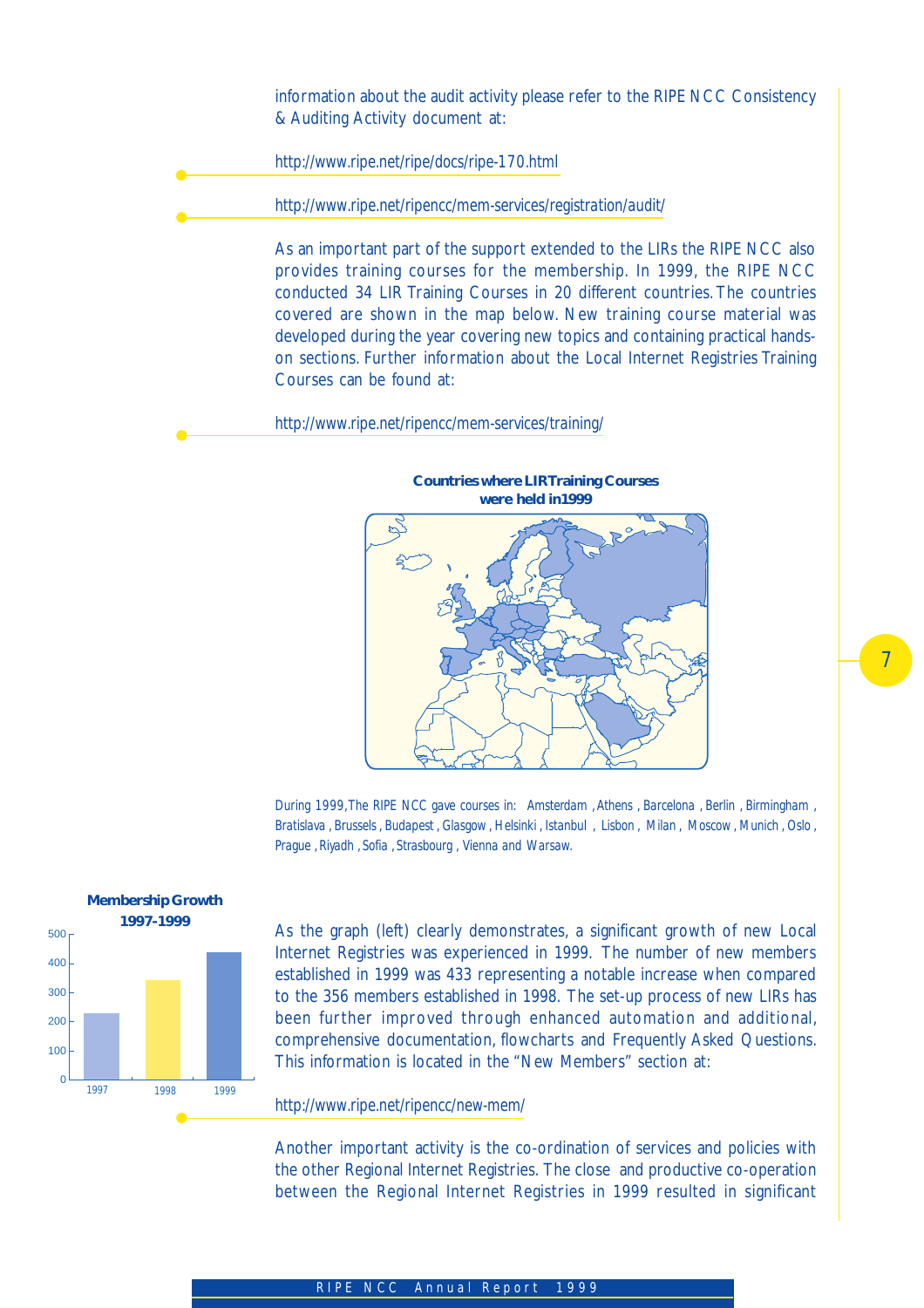achievements. As in previous years, RIR staff members continued to participate actively in each other's meetings resulting in a successful exchange of information and experiences. In addition, the RIPE NCC provided staff resources to APNIC for a period of one month, constructively contributing to the excellent relations between the RIRs.

Significant to all of the RIRs and to the user community is the roll-out of IPv6. The co-operation between the Regional Registries and the user community intensified during the development of the "Provisional IPv6 Assignment and Allocation Policy Document". This document can be found at:

 *http://www.ripe.net/ripe/docs/ripe-196.html*

A total of eleven IPv6 Allocations were made to members in the RIPE NCC service region in 1999. Allocations in the other regions consisted of two IPv6 allocations in the ARIN service region and seven IPv6 allocations in the APNIC service region.

Based on the feedback received from the membership survey at the start of the 1999 operating year, a web interface for the IP request form "European IP Address Space Request Syntax Checker" has been implemented. The form can be found at:

 *http://www.ripe.net/cgi-bin/web141/web141.pl.cgi*

In addition, the source code of the automatic syntax check for IP request forms has been publicly released to enhance the service provided to the RIPE NCC members. More information about Registration Services can be found at:

 *http://www.ripe.net/ripencc/mem-services/registration/*

## *Database Services*

Another prominent activity of the RIPE NCC is the operation and maintenance of the RIPE Whois database and the implementation of new database functionality requested by the membership. The RIPE Whois database is located at:

 *whois -h whois.ripe.net or http://www.ripe.net/db/whois.html*

During 1999, the number of objects in the database more than doubled from 1,390,040 to more than 3,500,000. The following graph illustrates the growth in the number of objects over the past two years.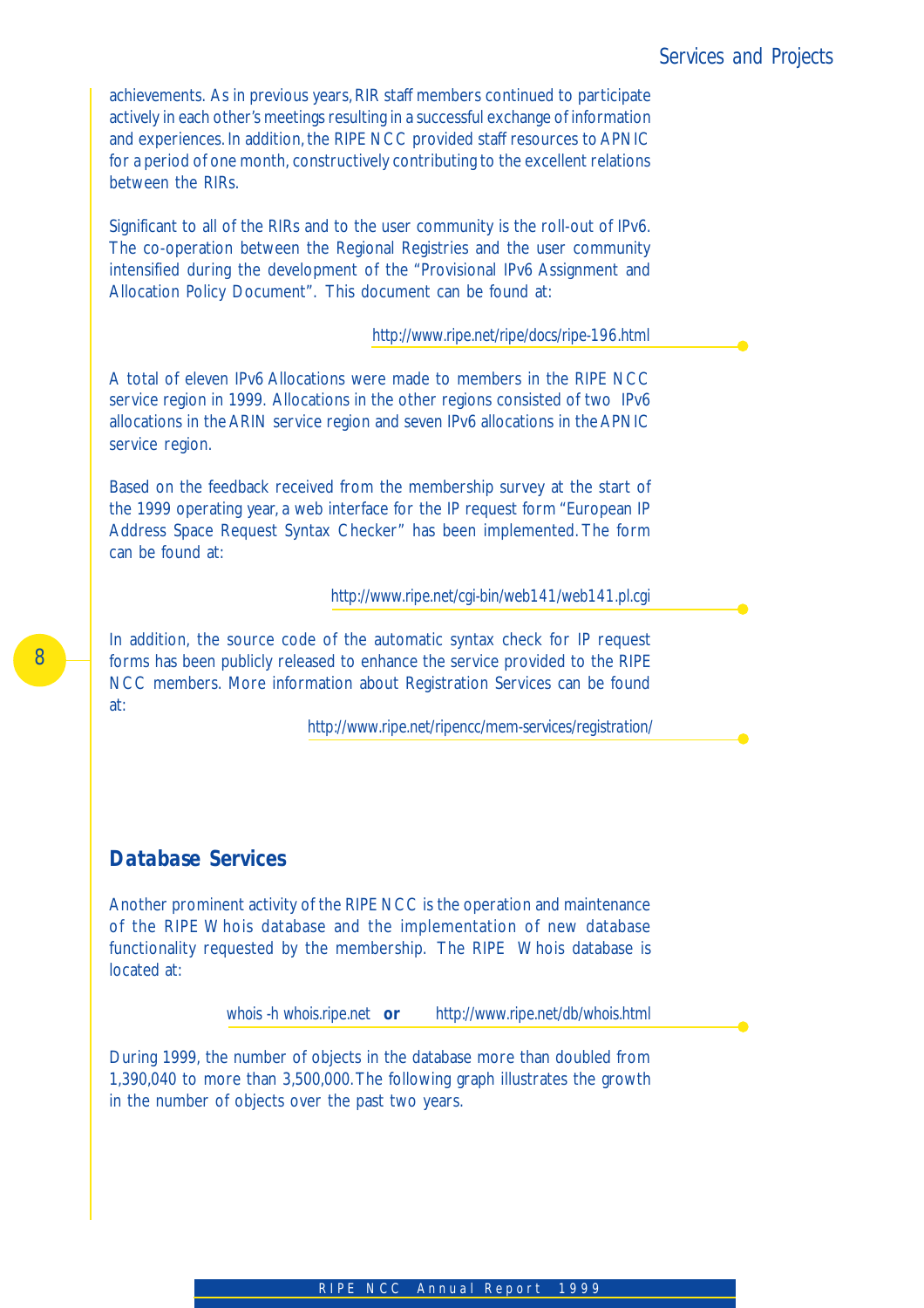

In 1999, the RIPE NCC experienced a significant increase in the number of queries serviced by the database. By the year end, the database was answering roughly 50 million queries per quarter, up from 25 million queries during the first quarter of 1999. At the same time the number of updates has increased from almost 196,000 per month to approximately 485,000 per month.



To meet the demands of this explosive growth and maintain the highest standard of service the RIPE NCC has worked on two efforts in parallel. A short-term solution to increase the performance of the current database software was realised in the form of releases 2.3 and 2.3.1. Several functionality enhancements were also extended. Most of the effort, however, has been in a long-term undertaking to completely rewrite the database software to better support the rate of growth and facilitate the maintenance and further development of the database functionality. This project is scheduled to deliver a complete new set of code in 2000.

In addition to these developments the RIPE NCC continues to provide user support and to monitor the data quality in the database. This activity has provided beneficial information to users in order to maintain current data in the database. In addition to the reports the RIPE NCC provides suggestions as to possible fixes to the data wherever possible.

Training has also been a part of the database support activities. An RPSL tutorial was delivered at the RIPE 32 meeting held in Amsterdam in January 1999, and at the RIPE 33 meeting held in Vienna in May 1999. Database training is also a part of the LIR Training Courses. More information about Database Services can be found at:

*http://www.ripe.net/ripencc/pub-services/db/*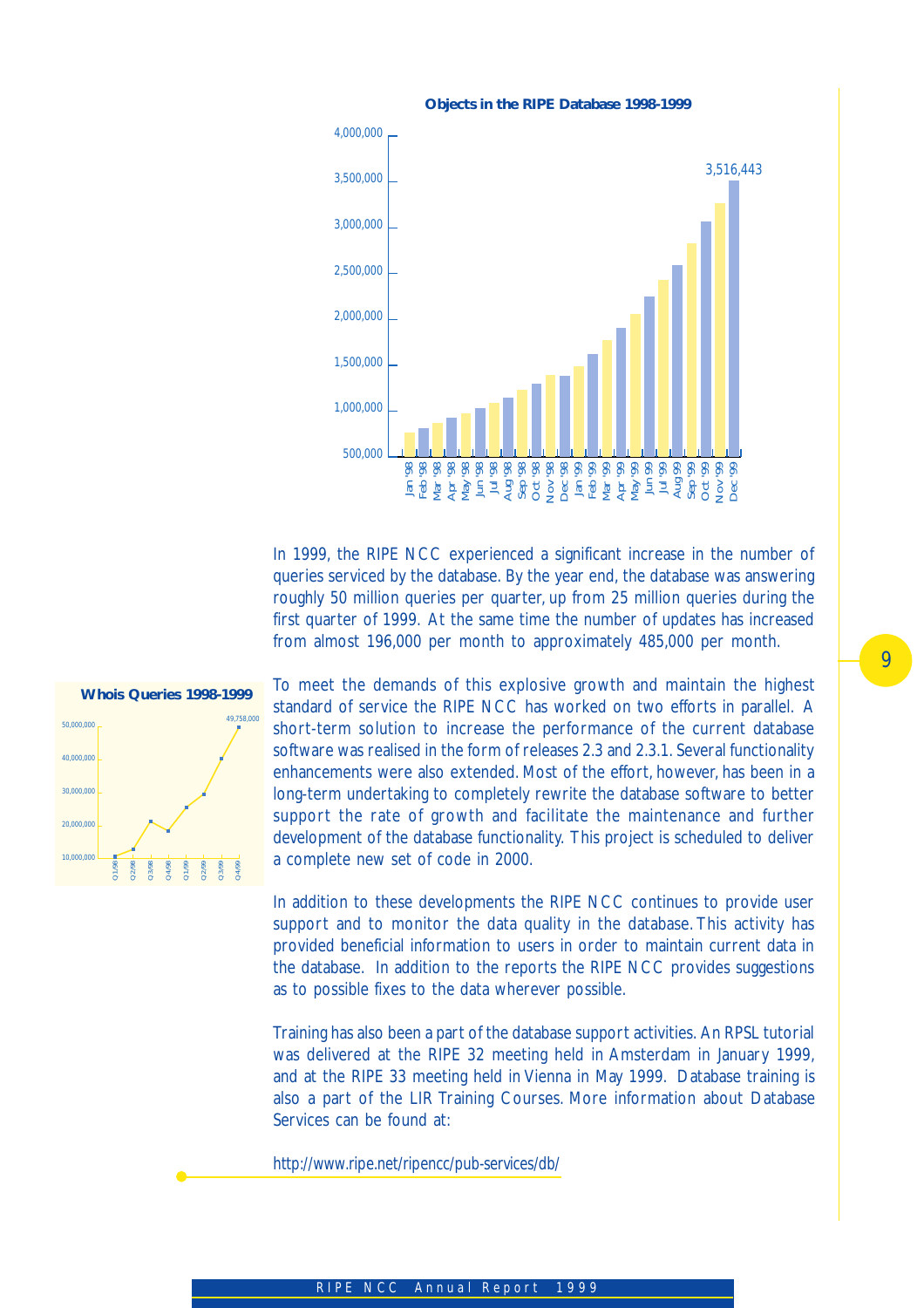## *DNS Services*

Associated with the assignment of address space is the setting up of the appropriate entries in the DNS to enable the reverse mapping of the addresses. This remains the primary DNS activity carried out by the RIPE NCC.

The automatic software that handles related requests from LIRs was completely rewritten in 1999 to improve the request process both for the LIRs and the RIPE NCC. The new software will be installed early in 2000. More information about reverse delegation and the RIPE NCC is available at:

 *http://www.ripe.net/ripencc/pub-services/stats/revdns/*

In 1999, the RIPE NCC provided a stable and professional secondary DNS name service to 81 country code top-level domains, continuing its policy of providing the service to any ccTLD upon request.

The RIPE NCC is also responsible for the operation of one of the DNS root name servers which is physically located at and operated in co-operation with the London Internet Exchange (LINX).

Since 1992, the RIPE NCC also reports on the growth of the European Internet via the monthly RIPE Region Hostcount. All of the DNS zones under the Country Code Top Level Domains (ccTLDs) in the RIPE Region are examined. The RIPE NCC publishes summary statistics derived from this data. During 1999, the number of hosts registered in the DNS for the RIPE Region increased by 2,405,046 to 10,276,963.



More information about the Hostcount is available at:

 *http://www.ripe.net/ripencc/pub-services/stats/hostcount/*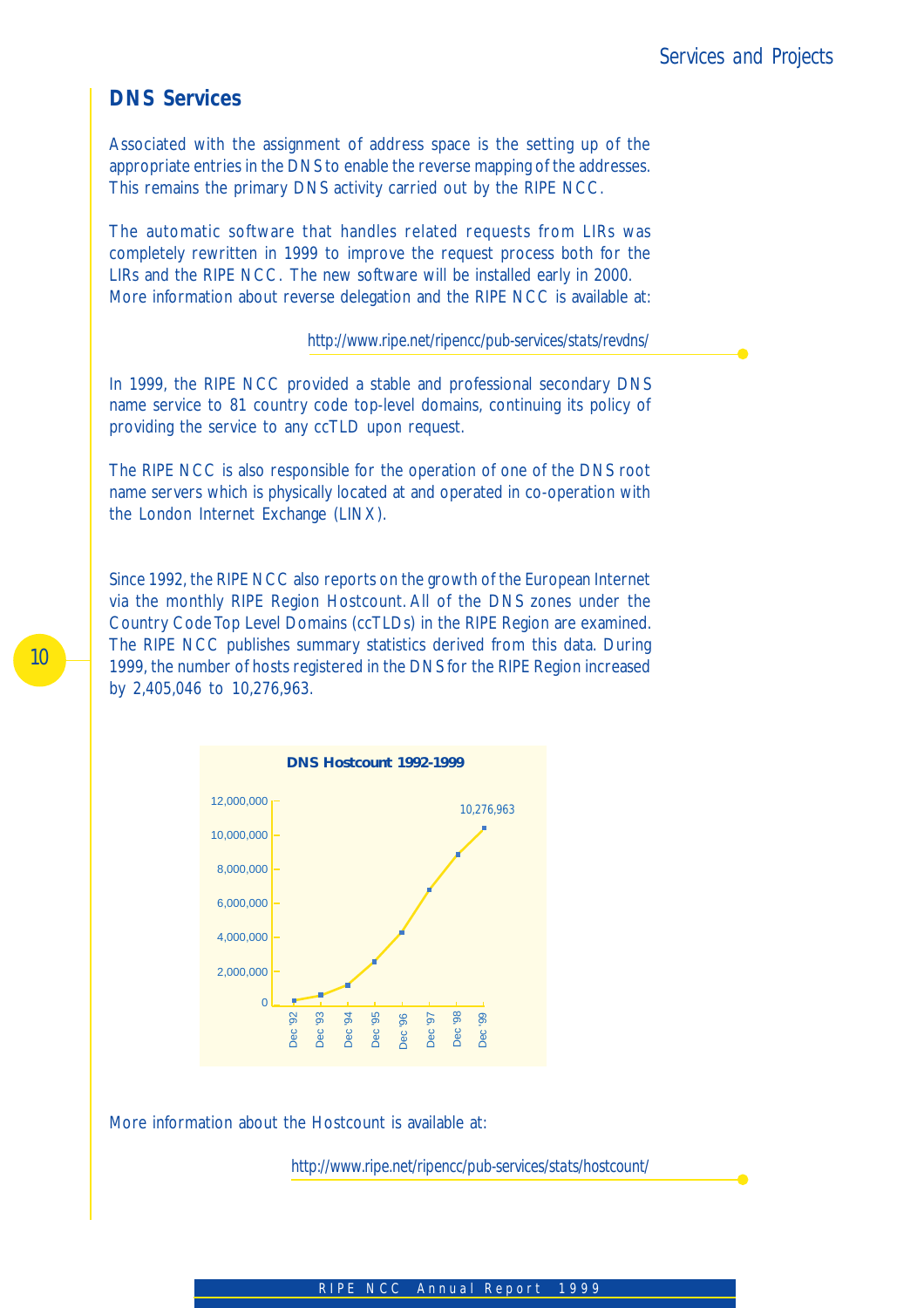## *Test Traffic Project*

The Test Traffic Measurements project is designed to reliably and impartially measure performance characteristics of the inter-provider Internet. This is achieved by installing so-called "test-boxes" at participating ISPs. These testboxes send measurement traffic to each other. From this traffic, packetlosses and network delays are determined according to the metrics developed by the IETF IP Performance Metrics Working Group (IPPM). As the RIPE NCC has an established track record of neutrality and impartiality it is an ideal organisation to perform such measurements in a trusted way.

During 1999, the size of the measurement network more than doubled, from 20 test-boxes in January to 46 test-boxes in 19 countries in December. Data collection as well as the first analysis are largely automated. Preparations have started to double the size of the measurement network again in 2000.

As well as the installation of an increased number of test-boxes, the data are analysed at the RIPE NCC. Services based on the data are being developed in close collaboration with the RIPE Test Traffic Working Group (TT-WG).

Early in 1999, the data of the Test Traffic Project was compared with the data from a similar project conducted outside the RIPE NCC in order to verify the results from both projects. The study showed that both projects correctly measure the network delays and packet losses.

In September a network alarm service was introduced. This informs the sites hosting the boxes when network delays, either to or from their site, rise above the expected value. Judging from the feedback from the sites participating in the project, this is considered to be a useful service. Efforts to integrate it further with existing network monitoring systems will commence in 2000.

Several other analytic studies were initiated and include long-term trend analysis on the data and the development of a metric to summarise and rank network performance. Results from these studies are expected over the course of 2000. More information about the Test Traffic Measurements project is available at:

*http://www.ripe.net/ripencc/mem-services/ttm/*

## *Routing Information Service (RIS)*

The Routing Information Service (RIS) has been established to collect interprovider routing information at interesting points in the Internet infrastructure in near real time, time-stamp the information and store it in a database. The information produced by the RIS will be a major improvement over the current "looking glass" technology and will support ISPs in their operations. At a later stage, the information will be compared against the information from the Internet Routing Registry (IRR).

## 11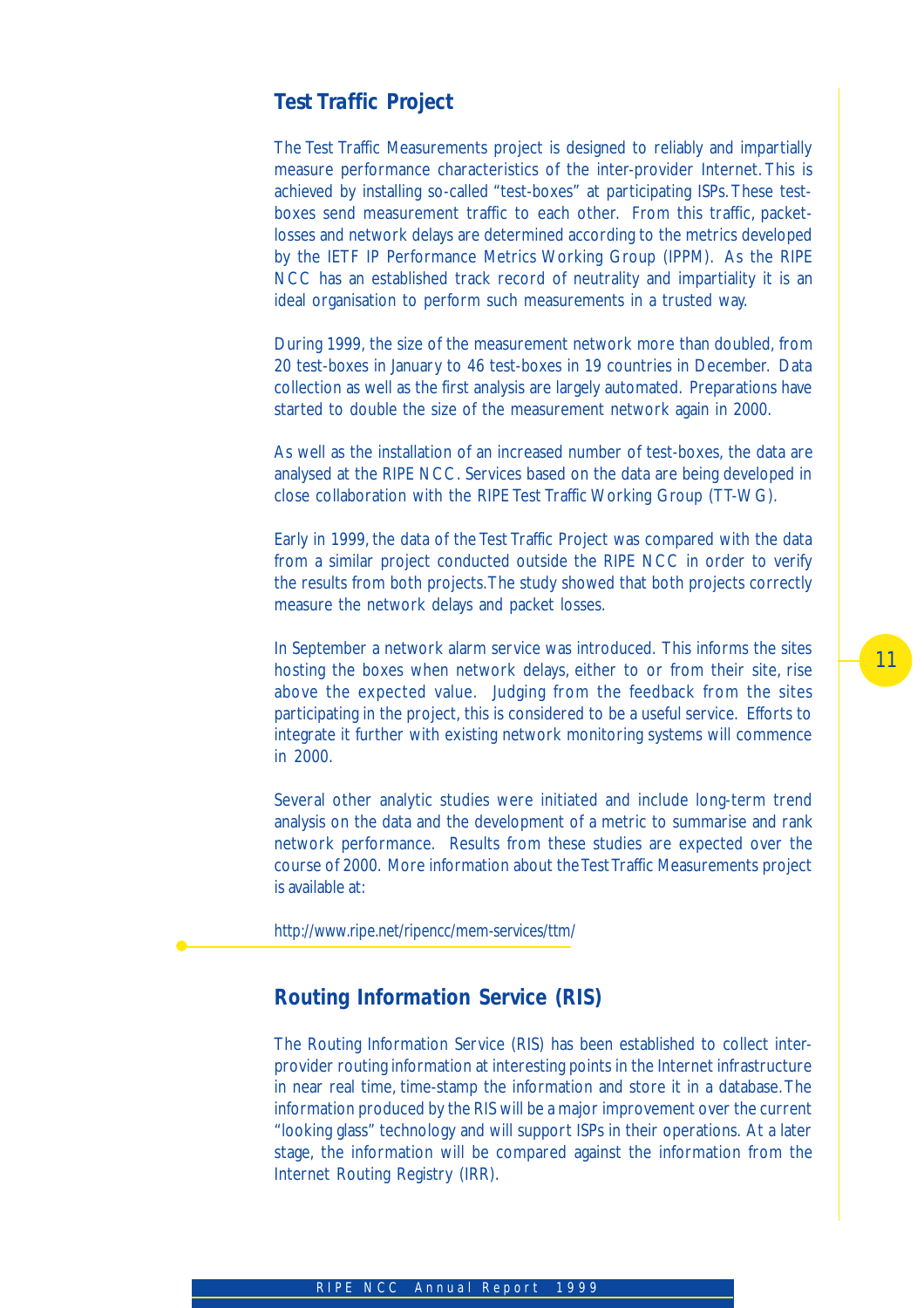In 1999, a prototype RIS has been deployed and a project plan was published. The "Routing Information Service, design note" can be found at:

 *http://www.ripe.net/ripencc/pub-services/np/Notes/ripe-200/*

It is expected that the first alpha version of the RIS will be presented at the RIPE 35 meeting in February 2000 in Amsterdam, The Netherlands. Further information about the Routing Information Service can be found at:

 *http://www.ripe.net/ripencc/pub-services/np/ris-index.html*

## *5. RIPE*

RIPE (Réseaux IP Européens) is a collaborative organisation open to all parties interested in wide area IP networks. The objective of RIPE is to ensure the administrative and technical co-ordination necessary to enable the operation of a pan-European IP network. There are no membership requirements for participation in RIPE and activities are performed on a voluntary basis.

The RIPE community is an important source of public input for the RIPE NCC. RIPE also plays an influential role in setting the annual activity plan of the RIPE NCC. The staff of the RIPE NCC regularly report at RIPE meetings and ask for feedback from participants about the RIPE NCC services and projects and issues relevant to the RIPE community.

The RIPE NCC facilitates the organisation of meetings for the RIPE community. The main purpose of the RIPE meetings is to discuss technical and policy issues affecting Internet administration and operation in the RIPE NCC service region and beyond. These meetings are held three times per year and are open to the public. The RIPE NCC co-ordinates venues, connectivity, the publication of minutes and presentations as well as the general administration of RIPE meetings. The RIPE NCC also provides operational and administrative support for the Working Group chairs.

In each meeting, discussions take place in Working Groups. These discussions range from technical matters such as DNS, routing, and databases to policy issues affecting Internet administration such as IP assignments and allocation policies. To further support the RIPE community, the RIPE NCC administers RIPE Working Group mailing lists and Web pages to allow for open public debate on relevant Internet issues important to the RIPE community.

In 1999, RIPE proved to be an invaluable forum for policy discussions and resolutions regarding the establishment of the ICANN Address Supporting Organisation (ASO). Utilising the long-standing open processes that exist in the RIPE NCC service region, RIPE was seen as the ideal platform for the selection of ASO Address Council members representing the RIPE NCC service region.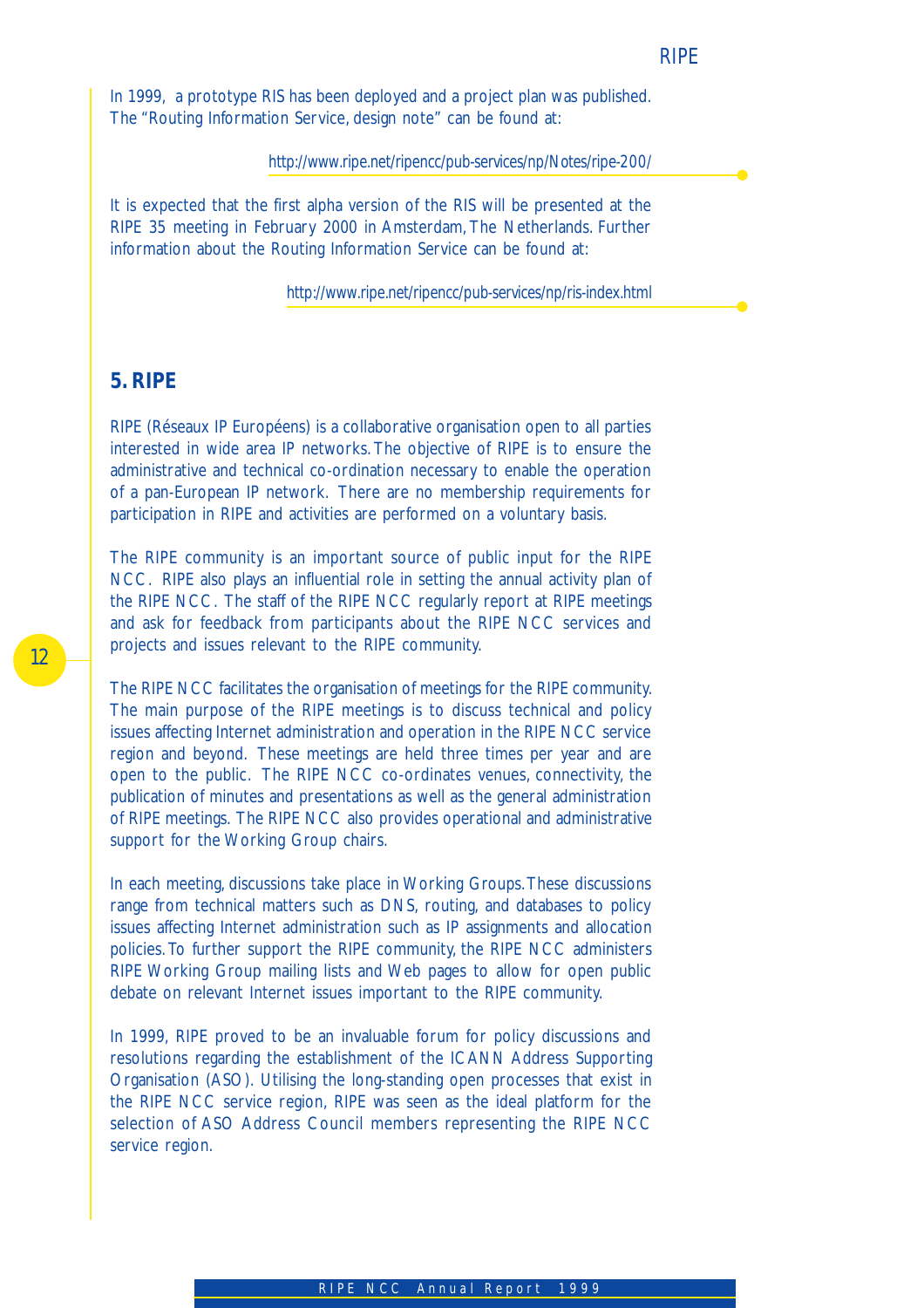## *ICANN and the ASO*

The following RIPE Meetings were held in 1999:

|                        | 1999 RIPE Meetings                                                    |               |
|------------------------|-----------------------------------------------------------------------|---------------|
| RIPE 32, 26-29 January | Amsterdam, The Netherlands 289 Attendees                              |               |
| RIPE 33, 4-7 May       | Vienna, Austria                                                       | 270 Attendees |
|                        | RIPE 34, 21-24 September   Amsterdam, The Netherlands   298 Attendees |               |

More information about RIPE is available at:

*http://www.ripe.net/*

## *6. ICANN and the ASO*

In 1999, the set-up of a not-for-profit organisation finalised the transition from the Internet Assigned Numbers Authority (IANA) to The Internet Corporation for Assigned Names and Numbers (ICANN). The RIPE NCC was heavily involved with the ongoing developments surrounding ICANN. The ICANN structure is shown in the graph below.



The RIPE NCC was instrumental in developing a formal process for the formation of the Address Supporting Organisation (ASO). Together with the other RIRs and the RIPE community the RIPE NCC developed and established the structure for the ASO. The structure was approved by the ICANN Board during the ICANN Santiago meeting in August. In the formal structure RIRs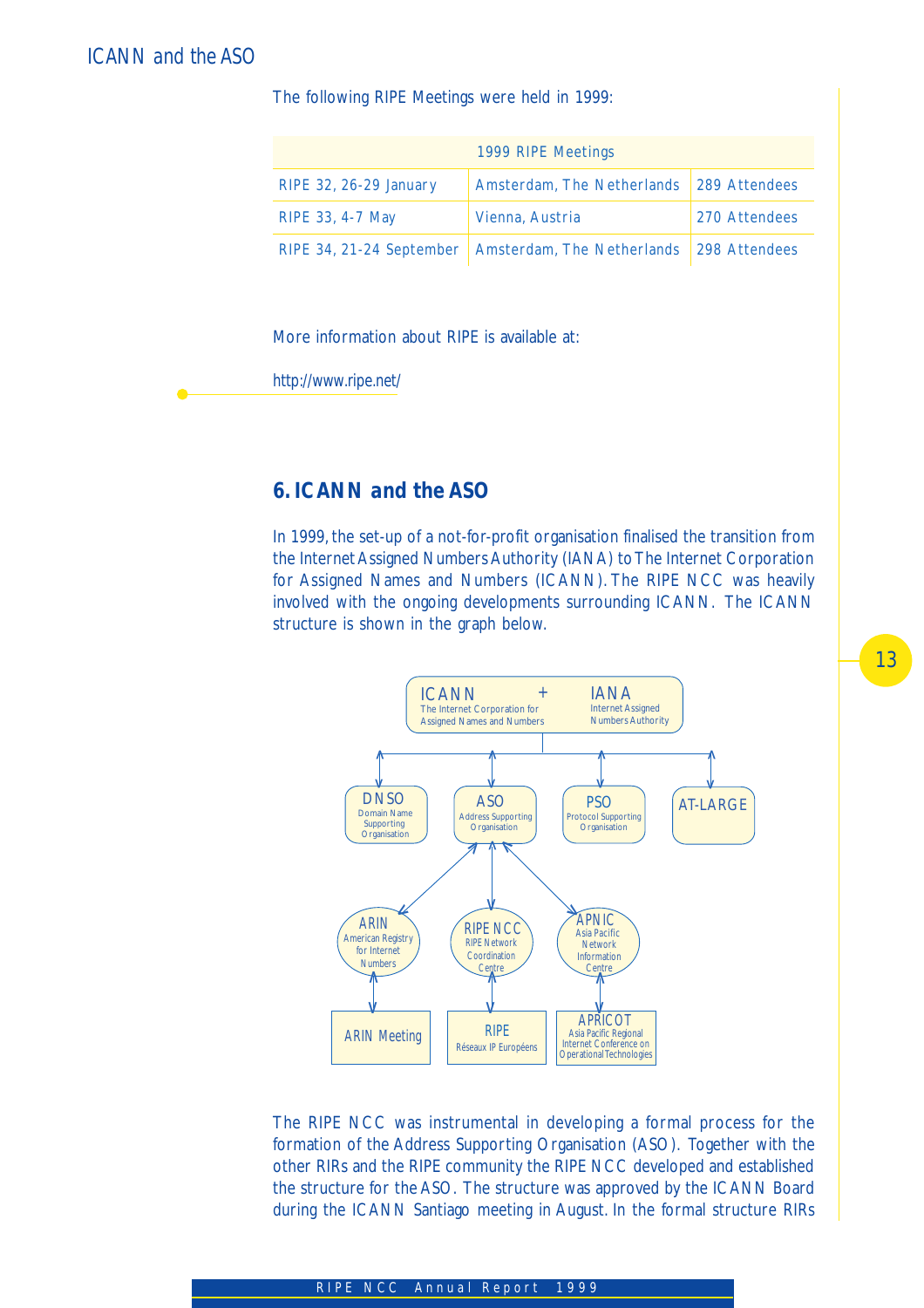serve as members of the ASO, while policies are developed within the existing open processes in the various regions. A Memorandum of Understanding (ASO MoU) was jointly developed by the RIRs and signed at the ICANN Los Angeles meeting in November.

The appointment of RIPE NCC service region representatives to the ASO Address Council was carried out in RIPE. The RIPE LIR-WG, the open forum for IP policy issues in RIPE, proposed a selection procedure to the RIPE 34 Meeting participants. The final selection was performed by a secret ballot and the result of this ballot was confirmed by consensus support from the RIPE 34 meeting participants. The three persons from the RIPE NCC Service Region appointed to the Address Council were: Sabine Jaume (RENATER), Hans Petter Holen (SOL System), and Wilfried Wöber (Vienna University and former member of the RIPE NCC Executive Board from September 1997 to October 1998). Appointments of ASO representatives to the ICANN Board were conducted by the Address Council members. From the RIPE NCC Service Region Rob Blokzijl (NIKHEF) was appointed as a member of the ICANN Board.

In order to defend the interests of its members and the RIPE community the RIPE NCC was present at all relevant forums and used the opportunity to initiate dialogue with other parties.

More information about ICANN and ASO is available at:

 *http://www.aso.icann.org/*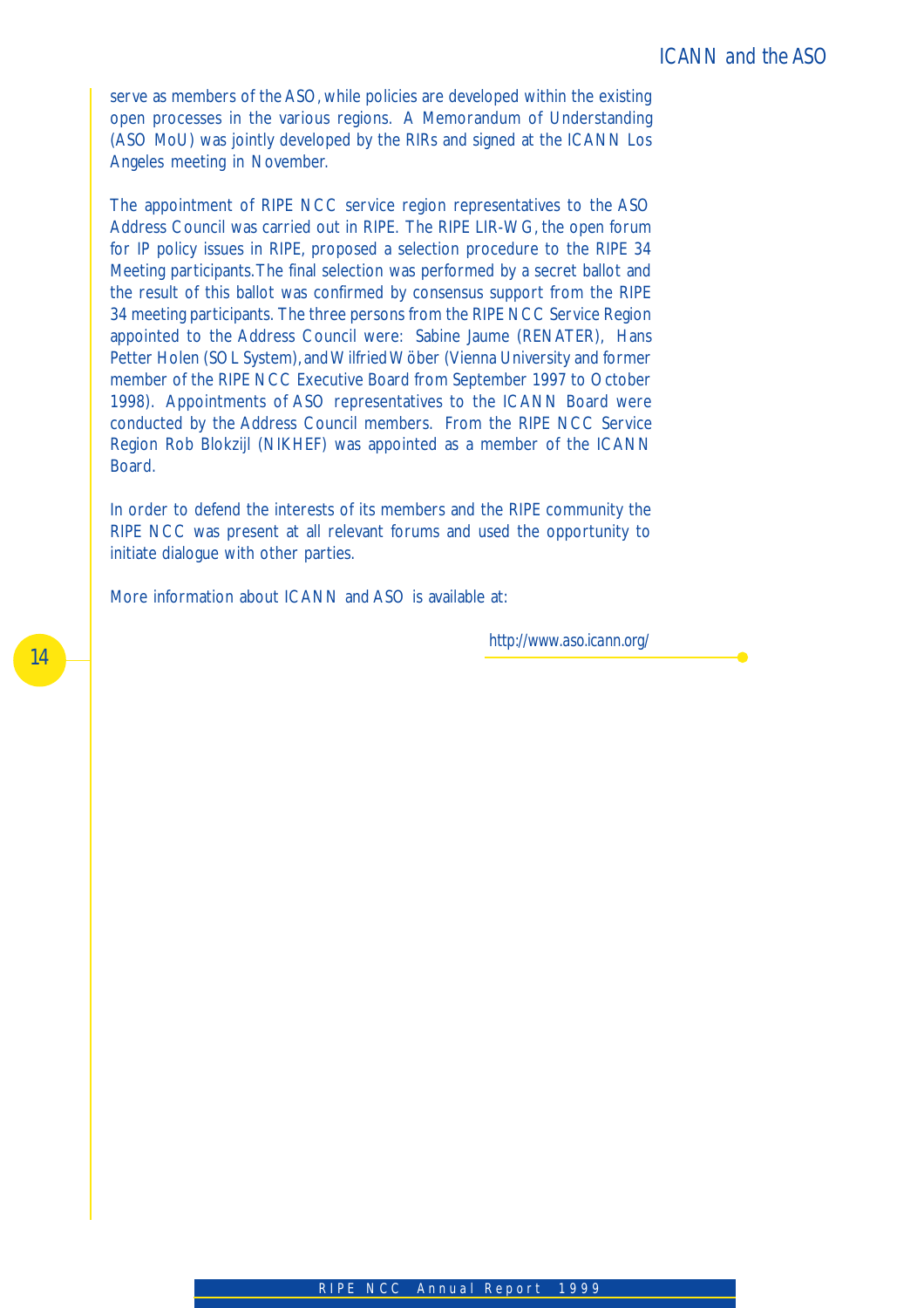## *7. Financial Report 1999*

## **AUDITOR'S REPORT**

#### *Introduction*

We have audited the 1999 financial statements of Réseaux IP Européens Network Coordination Centre (RIPE NCC). These statements are the responsibility of the management of the association. Our responsibility is to express an opinion on these financial statements based on our audit.

### *Scope*

We conducted our audit in accordance with auditing standards generally accepted in the Netherlands. Those standards require that we plan and perform the audit to obtain reasonable assurance about whether the financial statements are free of material misstatements. An audit includes examining, on a test basis, evidence supporting the amounts and disclosures in the financial statements. An audit also includes assessing the accounting principles used and significant estimates made by management, as well as evaluating the overall financial statement presentation. We believe that our audit provides a reasonable basis for our opinion.

#### *Opinion*

In our opinion the financial statements give a true and fair view of the financial position of the association as at 31 December 1999 and of the result for the year ended in accordance with accounting principles generally accepted in the Netherlands.

Amsterdam, February 10, 2000

Horlings, Brouwer & Horlings **Registeraccountants**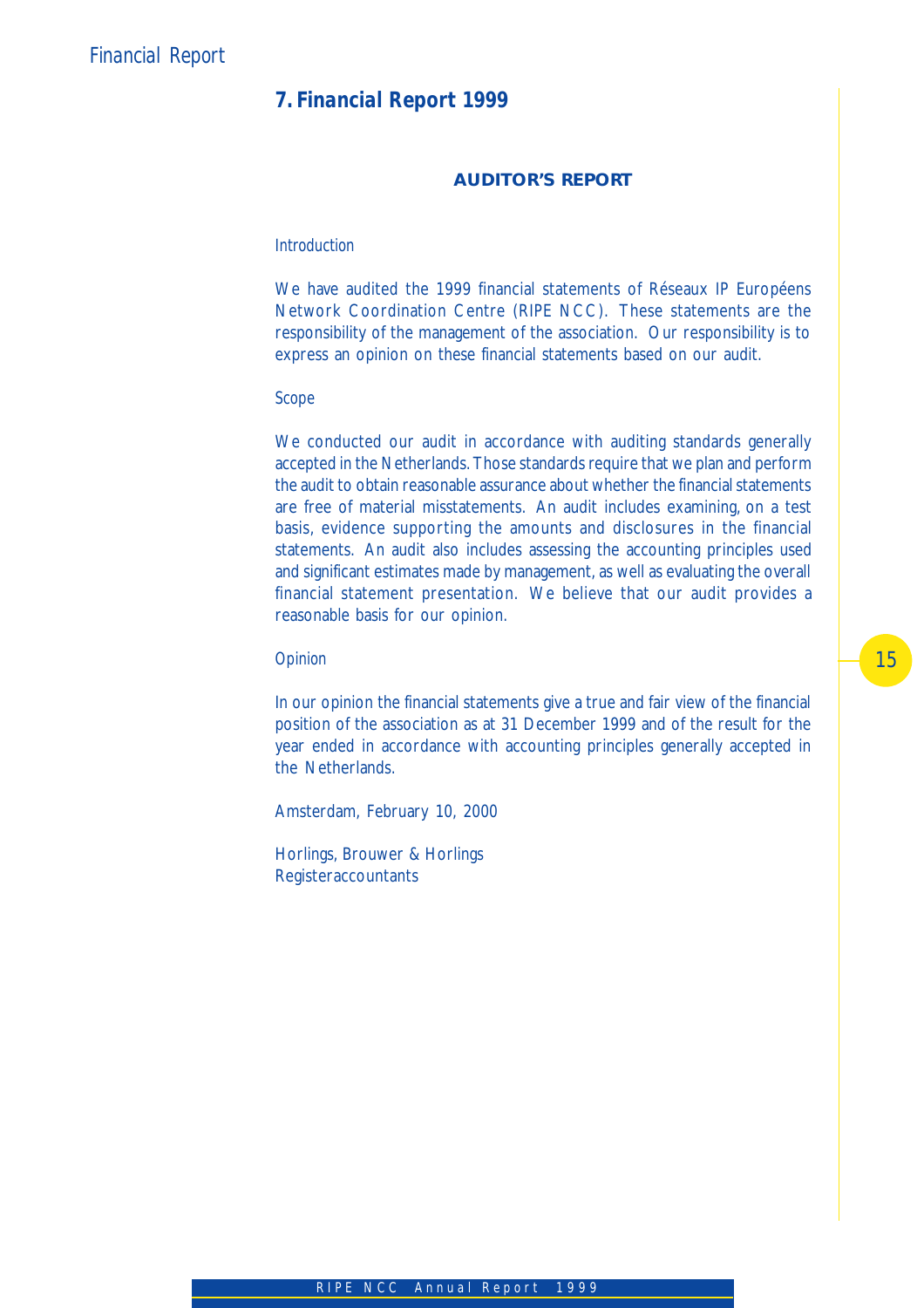# **BALANCE SHEET (in k EUR)**

| <b>ASSETS</b>                                                                                                                                | 12/31/99                         |                         | 12/31/98                            |                         |
|----------------------------------------------------------------------------------------------------------------------------------------------|----------------------------------|-------------------------|-------------------------------------|-------------------------|
| <b>Fixed Assets</b><br>Computers<br>Infrastructure<br><b>Office Furniture</b><br><b>Total Fixed assets</b>                                   | 299<br>174<br>75                 | 548                     | 200<br>448<br>74                    | 722                     |
| Long Term Receivables                                                                                                                        |                                  | $\bf{0}$                |                                     | 60                      |
| <b>Current Assets</b><br><b>Receivables</b><br>Prepaids<br>Cash & payments in<br>transit                                                     | 3,324<br>230                     | 3,554<br>3,803<br>7,905 | 2,745<br>72                         | 2,817<br>1,576<br>5,175 |
| <b>LIABILITIES</b>                                                                                                                           |                                  |                         |                                     |                         |
| Capital<br><b>Reserves</b><br>Clearinghouse<br><b>Surplus</b>                                                                                | 447<br>732<br>1,516              | 2,725                   | 447<br>$\overline{0}$<br>732        | 1,209                   |
| <b>Current Liabilities</b><br><b>Creditors</b><br><b>Unearned revenues</b><br>VAT payable<br>Personnel fund payable<br>Miscellaneous payable | 118<br>4,391<br>19<br>333<br>319 | 5,180                   | 169<br>3,186<br>$-11$<br>368<br>254 | 3,966                   |
|                                                                                                                                              |                                  | 7,905                   |                                     | 5,175                   |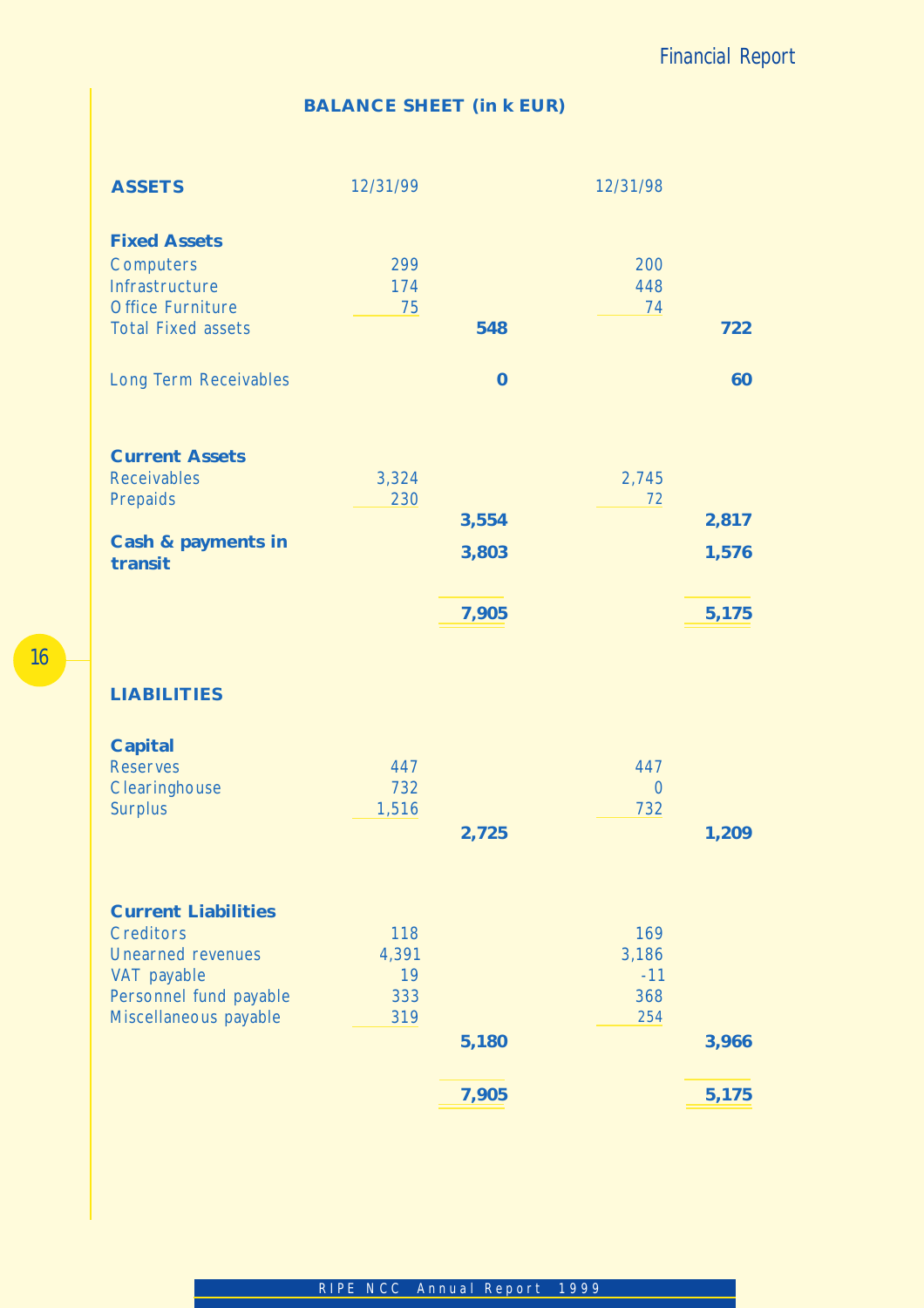## **STATEMENT OF INCOME AND EXPENDITURES (in k EUR)**

|                                                          | 1999                  |       | 1998         |       |
|----------------------------------------------------------|-----------------------|-------|--------------|-------|
| <b>INCOME</b>                                            |                       |       |              |       |
| <b>Fees</b><br>Other Income                              | 5,718<br>122          |       | 3,996<br>97  |       |
| <b>Total Income</b>                                      |                       | 5,840 |              | 4,093 |
| <b>EXPENDITURES</b>                                      |                       |       |              |       |
| <b>Operating expenses</b><br><b>Depreciation expense</b> | 3,650<br>343          |       | 2,680<br>249 |       |
| <b>Total Expenses</b>                                    |                       | 3,993 |              | 2,929 |
| <b>Surplus before</b><br>miscellaneous costs             |                       | 1,847 |              | 1,164 |
| <b>Miscellaneous costs</b>                               |                       |       |              |       |
| Doubtful debts<br>Personnel fund                         | $\overline{0}$<br>332 |       | 322<br>152   |       |
| <b>Total miscellaneous</b><br>costs                      |                       | 332   |              | 474   |
| <b>Financial expenses</b>                                |                       |       |              |       |
| <b>Banking expenses</b><br><b>Bank interest</b>          | 25<br>$-32$           |       | 15<br>$-29$  |       |
| Exchange rate                                            | 6                     |       | $-28$        |       |
| differences<br><b>Total financial</b>                    |                       |       |              |       |
| expenses                                                 |                       | $-1$  |              | $-42$ |
| <b>NET SURPLUS</b>                                       |                       | 1,516 |              | 732   |

17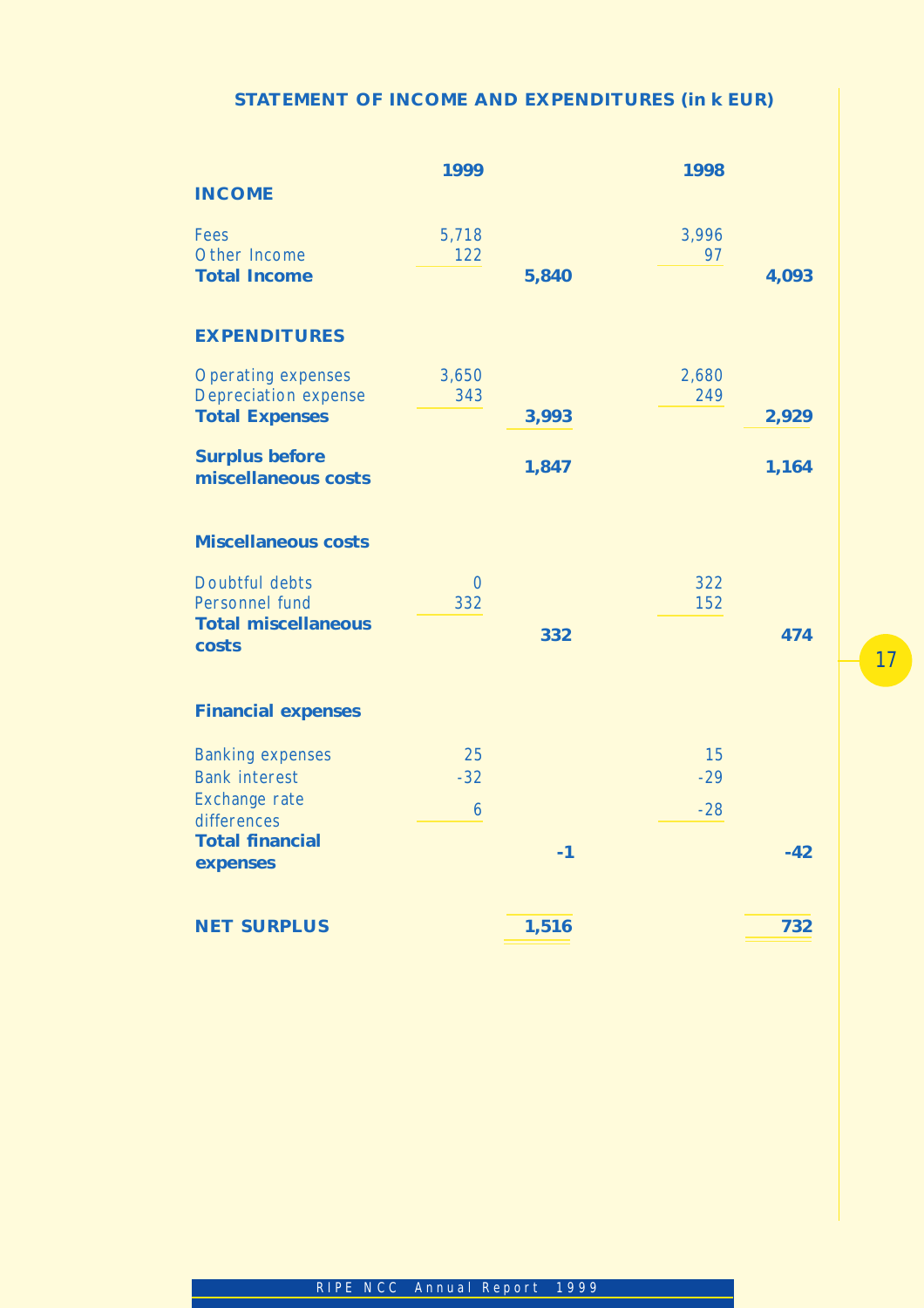## *Notes to the RIPE NCC Balance Sheet as per December 31, 1999*

## GENERAL INFORMATION

All amounts are expressed in kEUR and all currencies participating in the European Monetary Union are translated at the official rate as set by the European Central Bank on December 31, 1998. Historic costs have been used throughout unless otherwise stated.

Some figures from 1998 have been reclassified to correspond with the current presentation.

| <b>FIXED ASSETS</b>                        | 12/31/1999 | 12/31/1998 |
|--------------------------------------------|------------|------------|
|                                            |            |            |
| <b>Computers</b>                           |            |            |
| Purchase costs                             | 460        | 244        |
| <b>Less: Depreciation</b>                  | $-161$     | $-44$      |
| Book value 31-12                           | 299        | 200        |
| <b>Infrastructre</b>                       |            |            |
| Purchase costs                             | 633        | 699        |
| <b>Less: Depreciation</b>                  | $-459$     | $-251$     |
| Book value 31-12                           | 174        | 448        |
| <b>Office Furniture &amp;</b>              |            |            |
| <b>Equipment</b>                           |            |            |
| Purchase costs                             | 99         | 80         |
| <b>Less: Depreciation</b>                  | $-24$      | $-6$       |
| Book value 31-12                           | 75         | 74         |
| <b>Total Fixed Assets at</b><br>book value | 548        | 722        |

Assets are valued at historical costs and are depreciated on a straight-line basis, starting in the month after acquisition. Infrastructure and computers are written off in three years, office furniture and equipment in five. All items under 1,000 EUR are expensed.

| <b>CURRENT ASSETS</b>           | 12/31/1999 | 12/31/1998 |
|---------------------------------|------------|------------|
| <b>Receivables</b>              |            |            |
| Receivables December 31         | 3,374      | 3,270      |
| Less: Bad debts/Credit<br>notes | $-50$      | $-525$     |
|                                 | 3,324      | 2,745      |

## 18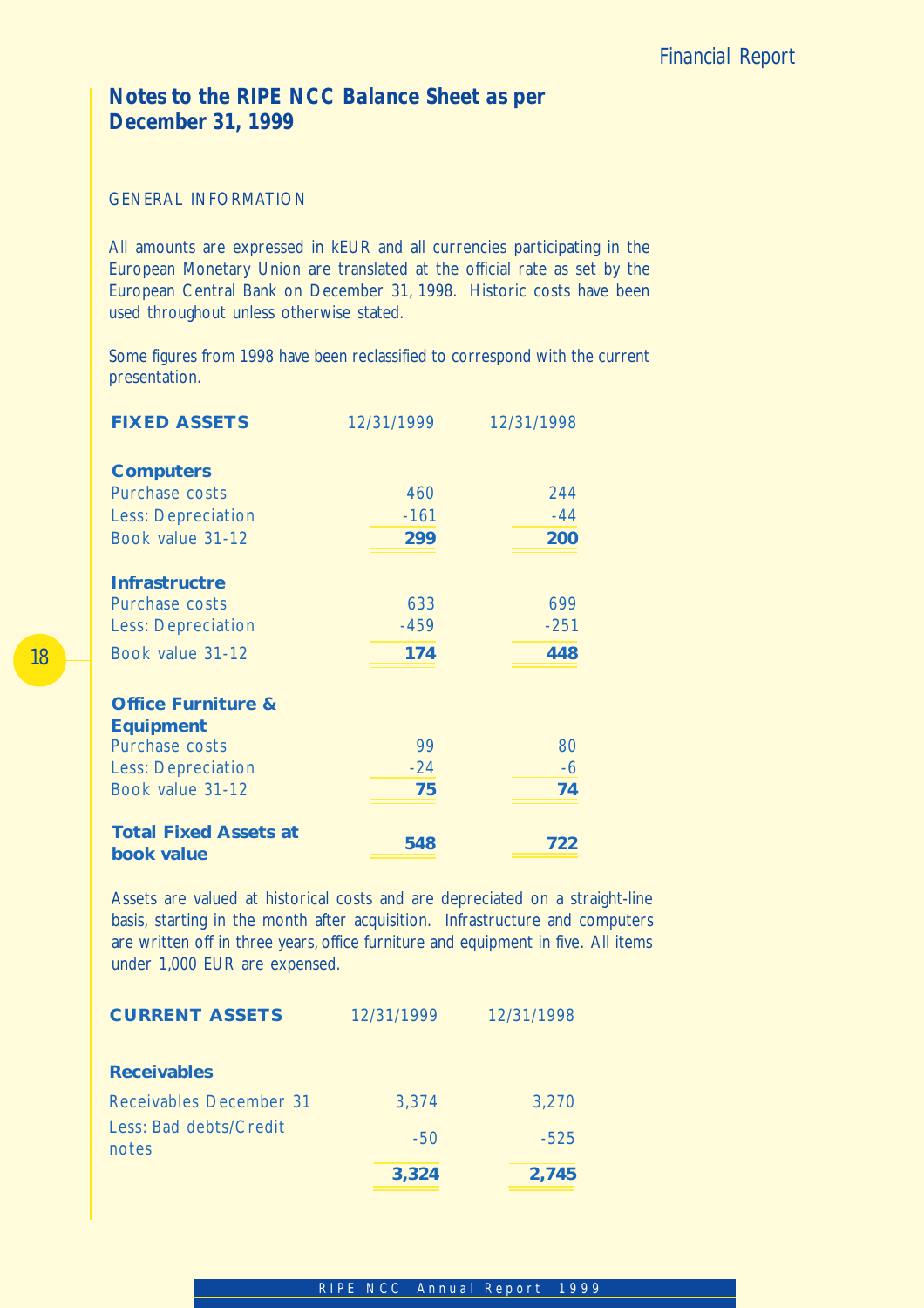The doubtful debts for 1998 includes amounts that were erroneously invoiced to members in 1997 and 1998 who were no longer in business.

|                                  | 12/31/1999 | 12/31/1998 |
|----------------------------------|------------|------------|
| Prepaid rent & other<br>expenses | 53         | 24         |
| Prepaid pensions & health        | 177        | 48         |
|                                  |            |            |
| <b>Prepaids</b>                  | 230        | 72         |
|                                  |            |            |

## **CAPITAL**

The Reserves are the accumulated surpluses of previous years. They are not earmarked for any specific purpose.

The surplus of 1998 has been allocated to the Clearinghouse by a decision of the Executive Board. This amount may be redistributed to members if so decided by the Executive Board. The tax ruling between the RIPE NCC and the Dutch tax authorities allows the RIPE NCC to accumulate up to a maximum of three times the members' annual contributions in the Clearinghouse account. The first year of operation of the Clearinghouse was in 1998.

## CURRENT LIABILITIES

#### **Unearned revenues**

The Unearned revenues consists of invoices sent in the current calendar year but pertaining to the following accounting year. These will be recognised as income during the next accounting year.

## **Personnel Fund**

The Personnel Fund expense was calculated using the number of people with employment contracts of indeterminate time working at the RIPE NCC as at December 31, 1999. The amount includes allowances for vacation pay, the pension and year end payment as well as the employer's part of social premiums payable. The 1999 contribution to the fund was 332,741 EUR.

| <b>Miscellaneous payables</b>                              | 12/31/99        | 12/31/98        |
|------------------------------------------------------------|-----------------|-----------------|
| <b>Accruals</b><br>Accrued vacation<br>Wage taxes & social | 165<br>79<br>75 | 34<br>65<br>155 |
| premiums                                                   | 319             | 254             |

# 19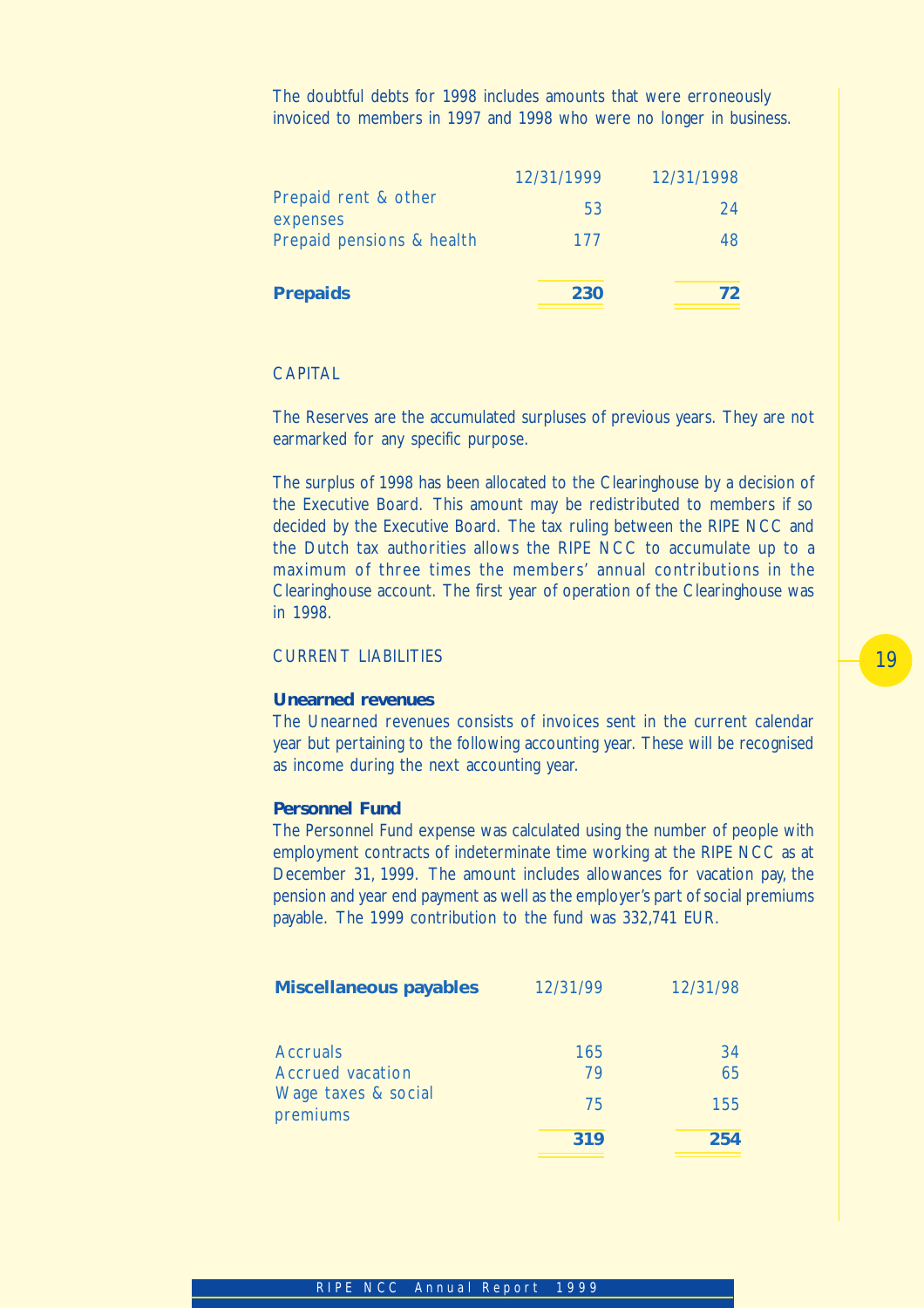### **CENTR Project**

In May 1999 CENTR left the RIPE NCC to set up independent operations in the United Kingdom.

## **Items not shown on the Balance Sheet**

The RIPE NCC rents office space in two buildings and has two separate rental agreements for these. One contract runs from January 1, 1997 for a period of five years. This contract will be automatically renewed for a further five years if notice of intent to vacate has not been given to the owner. The other contract runs from December 1, 1997 for a period of five years with a renewal option of an additional five years.

Two bank guarantees have been issued, both to cover the rent of the Amsterdam office space. The guarantees are valid for the length of the lease agreements plus three months.

Negotiations are currently underway to secure approximately 250  $m<sup>2</sup>$  of additional office space in the adjoining building.

## *Notes to the RIPE NCC Statement of Income and Expenditures*

All amounts are expressed in kEUR and all currencies participating in the European Monetary Union are translated at the official rate as set by the European Central Bank on December 31, 1998.

The RIPE NCC had 59 employees as at December 31, 1999. Along with temporary personnel, this represents 53.8 FTE's (Full Time Equivalent). Salary and related costs account for more than 65% of Operating Expenses.

Revenues are higher than were budgeted because the rate of growth of Local Internet Registries (LIR) was higher than estimated. Interest revenues come from short-term deposits of working capital. Other income is primarily the RIPE meeting plus service charges and interest on outstanding accounts receivable.

The number of LIRs increased by just under 1.25 per calendar day in 1999, as opposed to the budgeted increase of one per calendar day. At the end of 1999 there were 1,696 Local Internet Registries as compared to 1,263 in 1998.

The Personnel Fund expense was calculated using the number of people with employment contracts of indeterminate time working at the RIPE NCC as at December 31, 1999. The amount includes allowances for vacation pay, the pension and year end payment as well as the employer's part of social premiums payable.